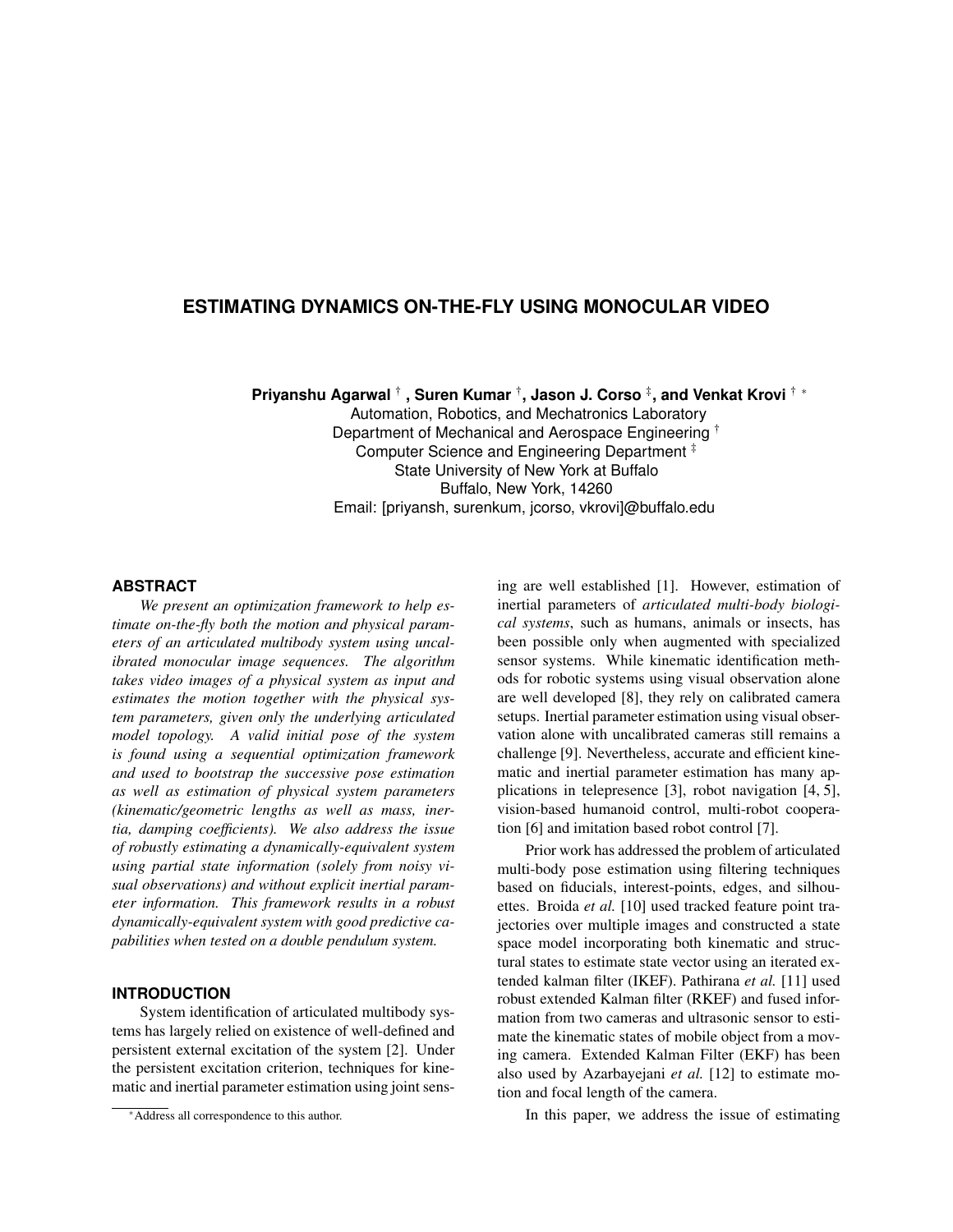the kinematic and inertial parameters of a double-link pendulum using visual information from uncalibrated monocular video. We then seek to use these estimates to predict future poses of the double-link pendulum with no prior information about the physical system parameters or input. Well established system identification techniques fail to solve this problem due to: (i) partial state knowledge (only position information); (ii) noise due to imaging inaccuracies; (iii) unknown and insufficient input excitation (both structure and frequency); (iv) low sampling frequency; and (v) inherent dynamics nonlinearity. Further, most of the EKF/IKEF/RKEF based methods applied to motion estimation, rely on availability of point feature correspondences established over a long sequence of images, which is non-trivial for self-occluding articulated objects.

Hence, we leverage an optimization-based framework to solve the problem of parameter and input identification which resulted in a robust dynamically equivalent system. The presented methodology can use the learnt equivalent model to: (i) efficiently predict future pose; (ii) help with gap-filling when occulusions are present; and (iii) develop model-based control strategies.

#### **PROBLEM STATEMENT**

Given the information about the topology and type of body geometries in the system, estimate the camera location; orientation, size, mass, inertia of each body; and torque input/damping coefficient at each joint in the system using monocular images.

We use the optimization based framework for first estimating the camera parameters and then the initial pose of the multibody articulated system. The initial pose estimation technique is then extended to estimate the pose of the system in a video. Finally, using the estimated pose, the physical parameters of the system are estimated using dynamic-simulation-based optimization. Fig. 1 shows an outline of the overall approach.

### **CAMERA PARAMETER ESTIMATION**

Camera Depth Estimation: We align the principle axes of the camera with the world coordinate system of the model. The camera depth (z coordinate) estimation is based on the fact that an actual body with proportional dimensions and similar orientation in space will roughly occupy a similar area in an actual image as that of the model in the synthetic image. We set up an optimization problem based on the difference in the silhouette area in



Figure 1: Overview of our approach for estimating a dynamically equivalent system.

the original image and the model generated image, and minimize the square of this difference (Eqn. (1)). We also setup an upper and a lower bound on the z coordinate to bound the search space. We specify the limit on z coordinate such that the model generates a reasonable area in the synthetic image.

Minimize: 
$$
f_1(c_z) = (A_o - A_m(c_z))^2
$$
  
Subject to:  $c_{z,l} \le c_z \le c_{z,u}$  (1)

where  $c_z$  is the z coordinate of the camera in the model coordinate system,  $A_o$  and  $A_m$  is the silhouette area in the original and model generated image respectively.

Camera X,Y Coordinate Estimation: The estimation of the x, y coordinate is based on the fact that the centroid of the silhouette in the original image and the model generated image should roughly be the same for model with similar orientation. In order to estimate the x, y coordinate of the body we setup another optimization problem in which square of the distance between the centroid of the original silhouette and the model generate silhouette is minimized (Eqn. (2)). The x,y coordinates are constrained within certain bounds such that the model silhouette is within the synthetic image.

Minimize: 
$$
f_2(c_x, c_y) = (x_{co} - x_{cm}(c_x, c_y))^2 + (y_{co} - y_{cm}(c_x, c_y))^2
$$
  
Subject to:  $c_{x,l} \le c_x \le c_{x,u}, c_{y,l} \le c_y \le c_{y,u}$  (2)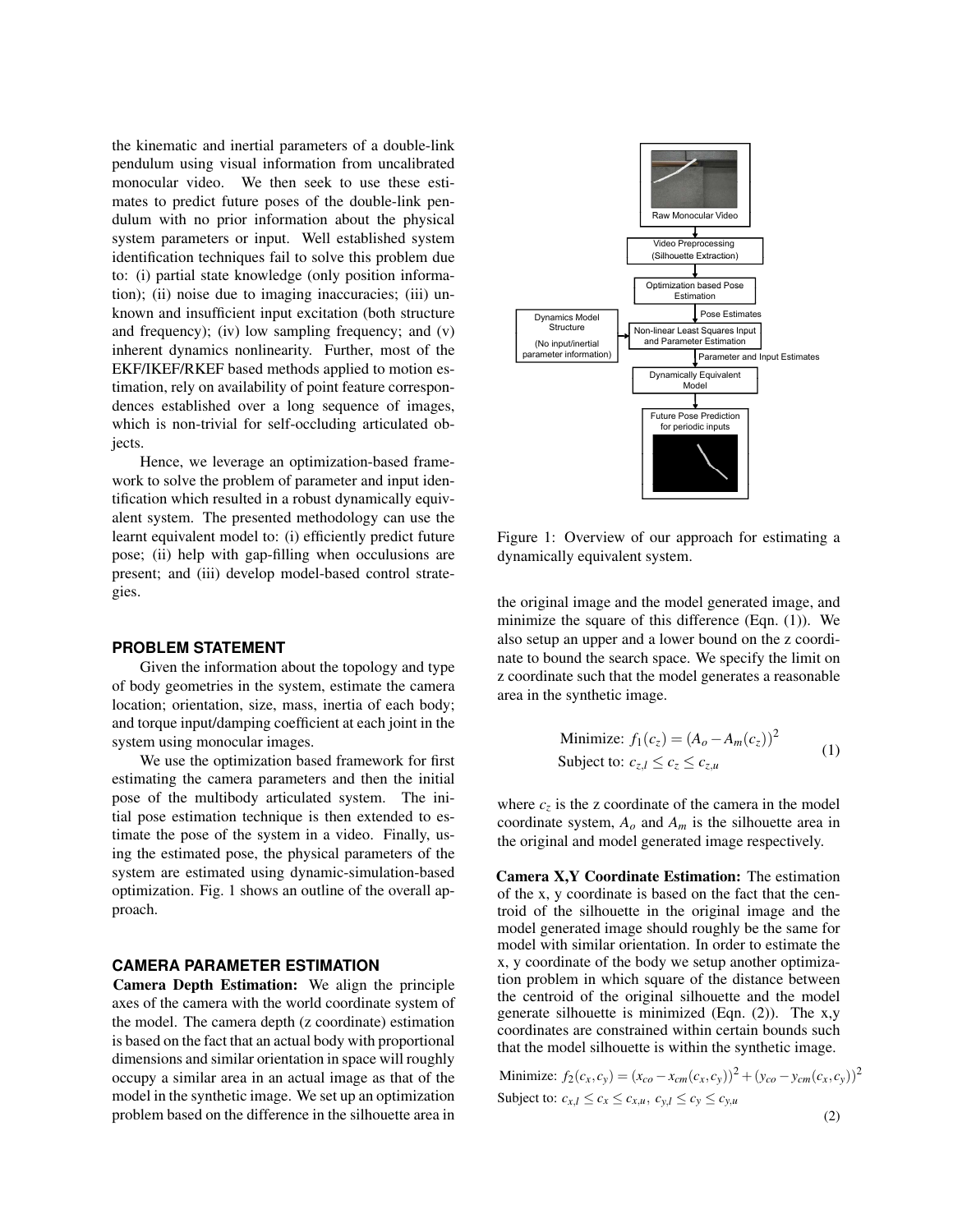where  $(c_x, c_y)$  is the  $(x, y)$  coordinate of the camera in the model coordinate system,  $(x_{co}, y_{co})$  and  $(x_{cm}, y_{cm})$  is the centroid of the silhouette in the original and model generated image respectively.

# **INITIAL POSE ESTIMATION Optimization Based Pose Estimation**

The silhouette of the system is extracted from the actual image using standard image processing techniques (background subtraction and thresholding). An articulated VRML model of the system is positioned at the desired pose to capture a synthetic image (and subsequently a silhouette). These two silhouette images are then subtracted and area of absolute subtracted image is a measure of the extent of mismatch and used as the objective function for estimating the pose. The initial pose estimation relies on the fact that this objective function possesses a global minimum for correct choice of the camera and pose parameter estimates. The angular limits on the rotation of joints are imposed based on the physical constraints set by the system.

Minimize: 
$$
f_3(\theta_1, \theta_2, ..., \theta_N) = \sum |I_a - I_m|
$$
  
Subject to:  $\theta_{i,l} \le \theta_i \le \theta_{i,u}, i = 1, 2, ..., N$  (3)

where the subscript i indicates *i th* body in the system, N denotes the number of bodies in the articulated system,  $I_a$  and  $I_m$  denotes the actual and model generated silhouette image respectively.

#### **Body Aspect Ratio Estimation**

The aspect ratio estimation is based on the fact that once the pose of the system has been optimized the aspect ratio of the bodies in the system can be improved. In order to optimize for the aspect ratio of the bodies we minimize the objective as defined in Eqn. (4). However, now the constraints are imposed on the aspect ratio of each body.

Minimize: 
$$
f_4(\alpha_1, \alpha_2, ..., \alpha_N) = \sum |I_a - I_m|
$$
  
Subject to:  $\alpha_{i,l} \leq \alpha_i \leq \alpha_{i,u}, i = 1, 2, ..., N$  (4)

#### **Optimization Framework**

Each of the optimization subproblems in Eqn. (1)- (4) are highly coupled and cannot be solved independently. While a weighted/combined optimization problem may be created, it suffers from multiple local minima as well as sensitivity to weightage of each objective.



Figure 2: Summary of optimization framework implemented.

Hence, in lieu of this, we adopt a sequential optimization framework as shown in Fig. 2.

We optimize iteratively first for the camera parameters and then for the initial pose assuming an initial aspect ratio for the bodies in the system. Once this problem has converged, we optimize for the aspect ratio of the bodies in the system.

We use augmented Lagrangian method known as the method of multipliers [13] for solving the ndimensional constrained optimization problem considering its advantage over interior/exterior penalty methods which are less robust due to sensitivity to penalty parameter chosen.

Numerical differentiation of the metrics is extremely slow due to evaluation of a computationally expensive objective several times for gradient evaluation [14]. In addition, accurate finite difference approximation is difficult due to inability to determine robust step sizes. To avoid such issues we solve the ND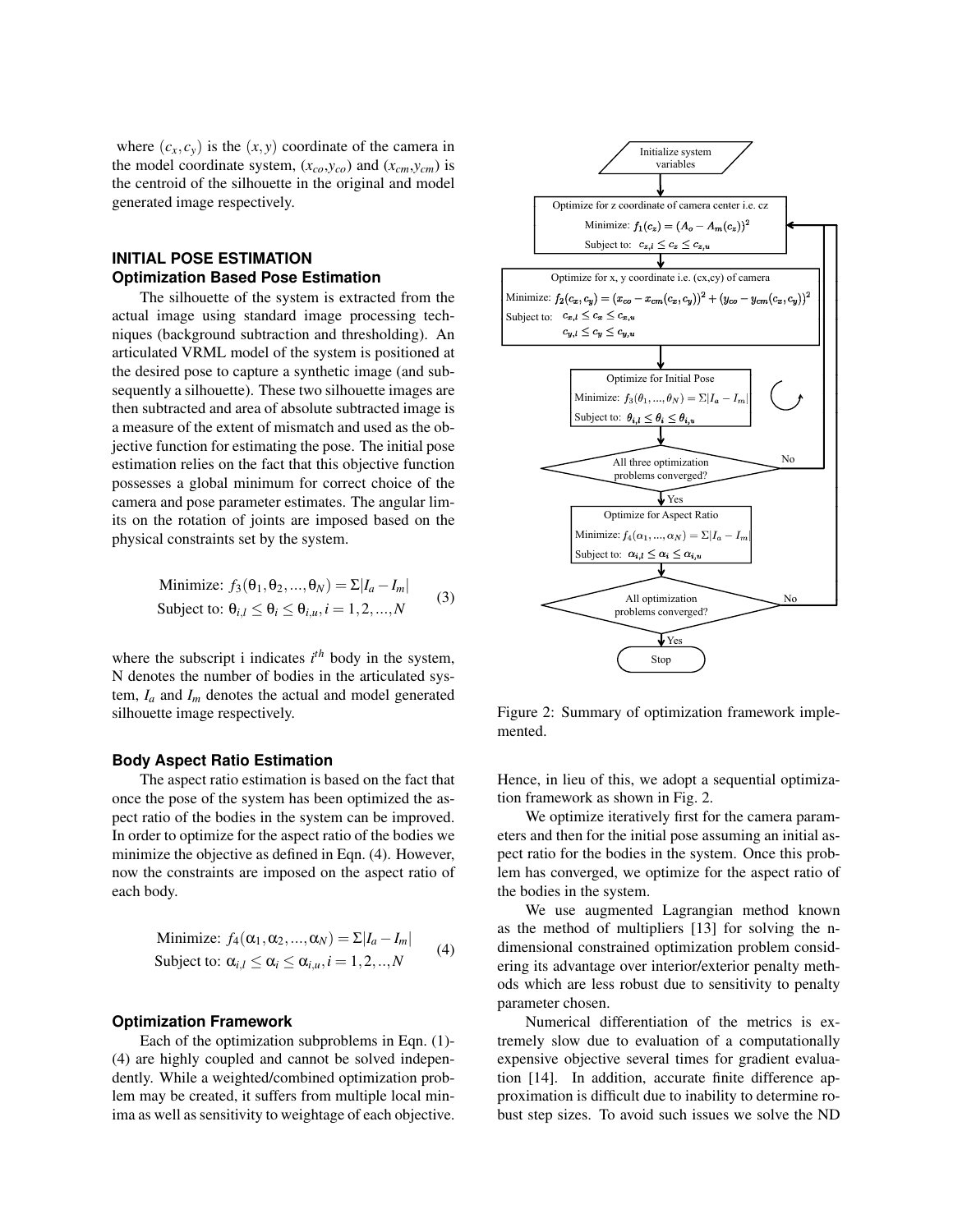unconstrained optimization subproblem using Powell's conjugate direction method [15]. For 1D optimization subproblem we employ Golden section with Swann's bounding [16]. We code all our optimization subroutines explicitly in MATLAB.

# **POSE ESTIMATION IN VIDEO**

Once the camera position, initial pose of the system, and aspect ratio of the bodies in the system are determined, we move on to the problem of pose estimation in video. The problem of pose estimation in a video is handled by setting up an optimization problem using motion limits (move limits in optimization). The objective function considered here is defined in Eqn. (5).

Minimize: 
$$
f_5(\theta_1, \theta_2, ..., \theta_N) = \Sigma |I_a - I_m|
$$
  
Subject to:  $\theta_{i,l,t} \leq \theta_1 \leq \theta_{i,u,t}$  (5)

The limits on the joint angles is considered as a fraction of the possible range of a joint angle such that every possible velocity can be accounted for. This can be made adaptive considering the instantaneous velocity of a joint to account for variation in the velocity which can further narrow down the search space for the optimization algorithm in each frame.

### **STATE FILTERING WITH** α−β−γ **Filter**

Since, the state estimates are noisy due to noise in the imaging modality and the pose estimates, we first filter the estimated states using an  $\alpha - \beta - \gamma$  filter. This is a suboptimal observer for data smoothing but nonetheless we use it due to its reduced computational cost (as compared to Kalman filter with commensurate filtering performance). We use the following filtering equations for smoothing the estimated states:

$$
x_p(k+1) = x_s(k) + Tv_s(k) + \frac{1}{2}T^2a_s(k)
$$
  
\n
$$
v_p(k+1) = v_s(k) + Ta_s(k)
$$
  
\n
$$
x_s(k) = x_p(k) + \alpha(x_o(k) - x_p(k))
$$
  
\n
$$
v_s(k) = v_p(k) + \frac{\beta}{T}(x_o(k) - x_p(k))
$$
  
\n
$$
a_s(k) = a_p(k-1) + \frac{\gamma}{T^2}(x_o(k) - x_p(k))
$$
\n(6)

where  $x(k)$ ,  $v(k)$ , and  $a(k)$  are the position, velocity and acceleration at  $k^{th}$  time step; the subscripts  $p$ ,  $o$ ,  $s$  stands for the predicted, observed and smoothed states after filtering respectively;  $\alpha$ ,  $\beta$ ,  $\gamma$  are the filter gains; and T is the sampling time. We use the constraints (Eqn.7) on the gains obtained in [17] for optimal performance.

$$
0<\alpha\leq 1,\ 0<\beta<1,\ 0<\gamma<\frac{4\alpha\beta}{2-\alpha}\qquad \qquad (7)
$$



Figure 3: Filtered states of double pendulum for 40 frames, (a)  $\theta_1$ , (b)  $\theta_2$ , (c)  $\dot{\theta}_1$ , and (d)  $\dot{\theta}_2$  ( $\alpha = 0.4$ ,  $β = 0.1, γ = 0.05$ 

### **DYNAMIC MODELING OF 2-LINK SYSTEM**

We derive the equation of the dynamics of the system incorporating the friction acting at the joints in the torque applied to the system.



Figure 4: Double pendulum model with states expressed in the counterclockwise direction as positive.  $\theta_1$  is referred from the right side of the horizontal axis and  $\theta_2$  is relative to the upper link.

$$
\begin{bmatrix} H_{11} & H_{12} \\ H_{21} & H_{22} \end{bmatrix} \begin{bmatrix} \ddot{\theta}_1 \\ \ddot{\theta}_2 \end{bmatrix} + \begin{bmatrix} -h\dot{\theta}_2 & -h\dot{\theta}_1 - h\dot{\theta}_2 \\ h\dot{\theta}_1 & 0 \end{bmatrix} \begin{bmatrix} \dot{\theta}_1 \\ \dot{\theta}_2 \end{bmatrix} + \begin{bmatrix} g_1 \\ g_2 \end{bmatrix} = \begin{bmatrix} \tau_1 \\ \tau_2 \end{bmatrix}
$$
(8)

where,

$$
H_{11} = m_1 l_{c1}^2 + I_1 + m_2 [l_1^2 + l_{c2}^2 + 2l_1 l_{c2} \cos \theta_2] + I_2
$$
  
\n
$$
H_{21} = m_2 l_{c2}^2 + I_2
$$
  
\n
$$
H_{12} = H_{21} = m_2 l_1 l_{c2} \cos \theta_2 + m_2 l_{c2}^2 + I_2
$$
  
\n
$$
h = m_2 l_1 l_{c2} \sin \theta_2
$$
  
\n
$$
g_1 = m_1 l_{c1} g \cos \theta_1 + m_2 g [l_{c2} \cos \theta_1 + \theta_2 + l_1 \cos \theta_1]
$$
  
\n
$$
g_2 = m_2 l_{c2} g \cos \theta_1 + \theta_2
$$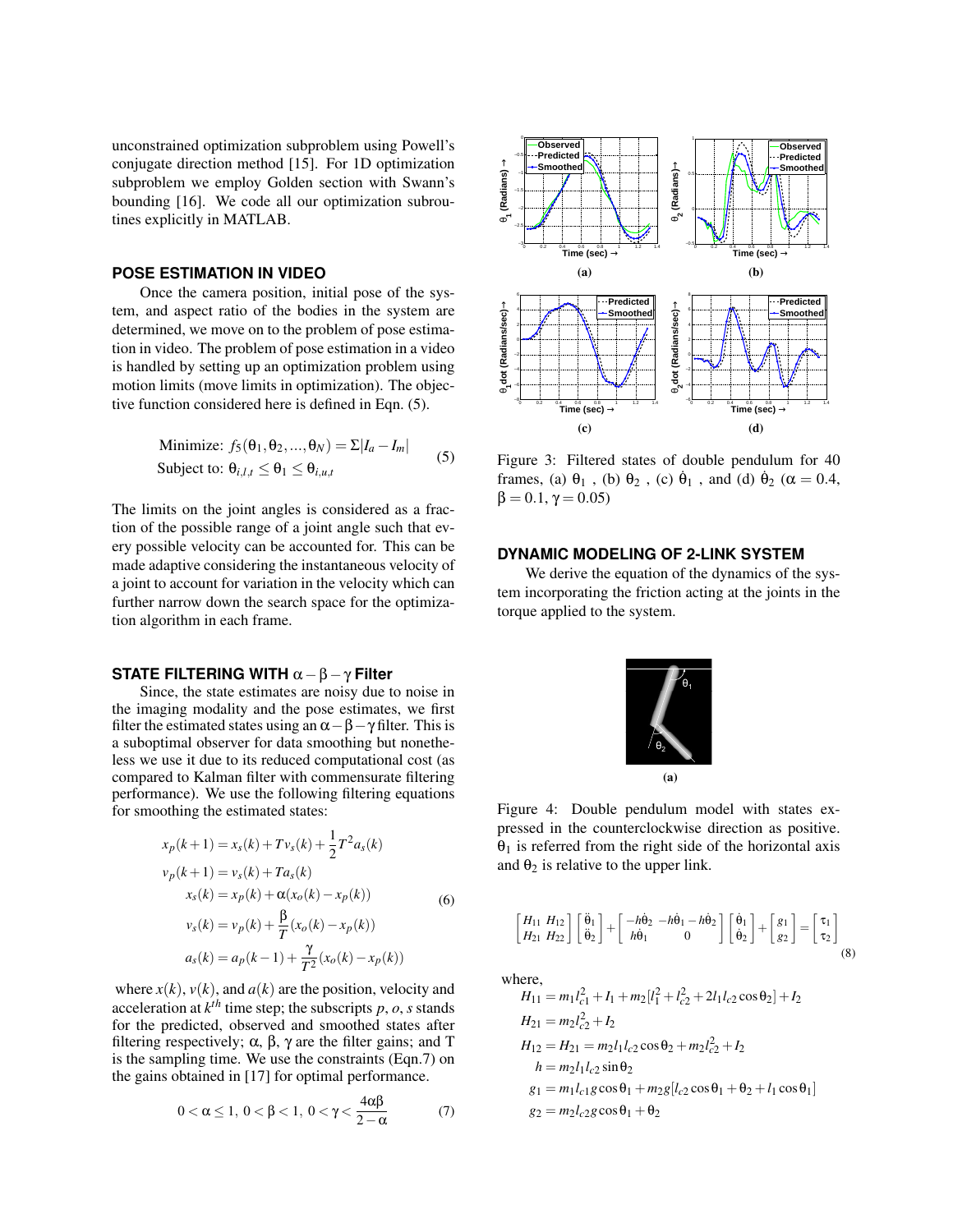We further express the masses and inertias in the system in terms of the basic system parameters assuming the density of the material and topological geometry of the links in the system to be known.

$$
m_1 = \rho_1 l_1 w_1 h_1, m_2 = \rho_2 l_2 w_2 h_2, w_1 = \alpha_1 l_1, w_2 = \alpha_2 l_2
$$
  

$$
l_{c1} = \frac{l_1}{2}, l_{c2} = \frac{l_2}{2}, I_1 = \frac{m_1}{12} (l_1^2 + w_1^2), I_2 = \frac{m_2}{12} (l_2^2 + w_2^2)
$$

The aspect ratio for the links  $(\alpha_1, \alpha_2)$  are obtained via optimization (Eqn. 4). So, the unknown parameters that need to be identified are the lengths  $(l_1, l_2)$  and the thickness  $(h_1, h_2)$ . We consider various cases for estimating the parameters along with the input, relaxing the underlying assumptions gradually.

### **Case I: Known Friction Torque Structure**

In this first case with known friction torque structure, we assume that the only torque acting on the joints is due to friction at the joints. We model this hinge friction as a rotational damping. So, the torque acting at the joints is given by

$$
\tau_i = b_i \dot{\theta}_i, \ i = 1, 2 \tag{9}
$$

where  $b_1$ ,  $b_2$  are the rotational viscous damping coefficients acting at joints. There are 6 unknown parameters that need to be identified in this case (*l*1,*l*2,*h*1,*h*2,*b*1,*b*2).

# **Case II: Approximated Friction Torque Structure**

In the second case, we consider that the output states of the double pendulum are periodic with the same period. This assumption can be justified by the fact that the friction acting at the joints is significantly low as there is no explicit damper/spring present at the joints. Furthermore, this case is applicable when the pendulum is externally excited maintaining its periodicity [2].

Considering  $\theta_1$  and  $\theta_2$  to be periodic with period being  $\frac{2\pi}{\omega}$  a Fourier series expansion can be written as:

$$
\theta_i = p_{10} + \sum_{j=1}^{M_i} (p_{ij} \cos j\omega t + p_{ij} \sin j\omega t), i = 1,2 \ (10)
$$

Now,  $\dot{\theta}_1$ ,  $\dot{\theta}_2$ ,  $\ddot{\theta}_1$ , and  $\ddot{\theta}_2$  can be expressed as

$$
\dot{\Theta}_i = j\omega \sum_{j=1}^{M_i} \left( -p_{ij} \sin j\omega t + q_{ij} \cos j\omega t \right), i = 1, 2
$$
\n
$$
\ddot{\Theta}_i = -(j\omega)^2 \sum_{j=1}^{M_i} \left( p_{ij} \cos j\omega t + q_{ij} \sin j\omega t \right), i = 1, 2
$$
\n(11)

Substituting Eqn.  $(10)$ ,  $(11)$  in Eqn.  $(8)$ , we get

$$
\widetilde{\tau}_{2\times 1} = \widetilde{f}(\widetilde{\theta}, \widetilde{\dot{\theta}}, \widetilde{\ddot{\theta}})
$$
 (12)

Since, the input variables to the function in Eqn. (8) are periodic with same time period, the input torque has to be periodic with the same time period. Periodic input torque can be decomposed into sum of sines and cosines using Fourier series to represent variation of torque over time (Eqn. (13)).

$$
\tau_i = a_{i0} + \sum_{j=1}^{s_1} (a_{ij} \cos j\omega t + b_{ij} \sin j\omega t), i = 1,2 \quad (13)
$$

A pure mathematical representation for the number of terms (*m*) to represent torque is difficult to derive because true values of torques are not known. Variable number of terms can be selected to achieve desired level of accuracy. In fact, the selection of number of terms can be achieved as part of the optimization process - we however, explicitly specify the number of terms. There are  $2s_1 + 2s_2 + 2$  unknown Fourier coefficients for the torques that together with the 4 unknown link lengths and thicknesses now need to be identified.

#### **Case III: No Friction Torque Structure**

In this more general case, we assume no prior information about the structure of the torque acting at the joints in the system. This case can handle scenarios when pendulum is subjected to arbitrary external forces/torques varying in time. We treat torques applied at the two joints at each time instant as the unknown parameters. So, for k time steps the number of unknown parameters due to torque are 2*k*. The total number of unknown parameters for this case are  $2k + 4$ .

# **NON-LINEAR LEAST SQUARES PARAMETER ESTIMATION**

Traditionally least squares parameter estimation employs low pass filtering before convolution [2, 18]. However, pose estimates obtained from raw images are very noisy making the derivative information obtained using an  $\alpha - \beta - \gamma$  filter unreliable. Furthermore, the lack of knowledge of inputs coupled with the low visual sampling frequency prevents the use of convolution to obtain the linear system equations in terms of the unknown parameters.

Hence, we setup the parameter estimation problem using a non-linear least squares estimator noting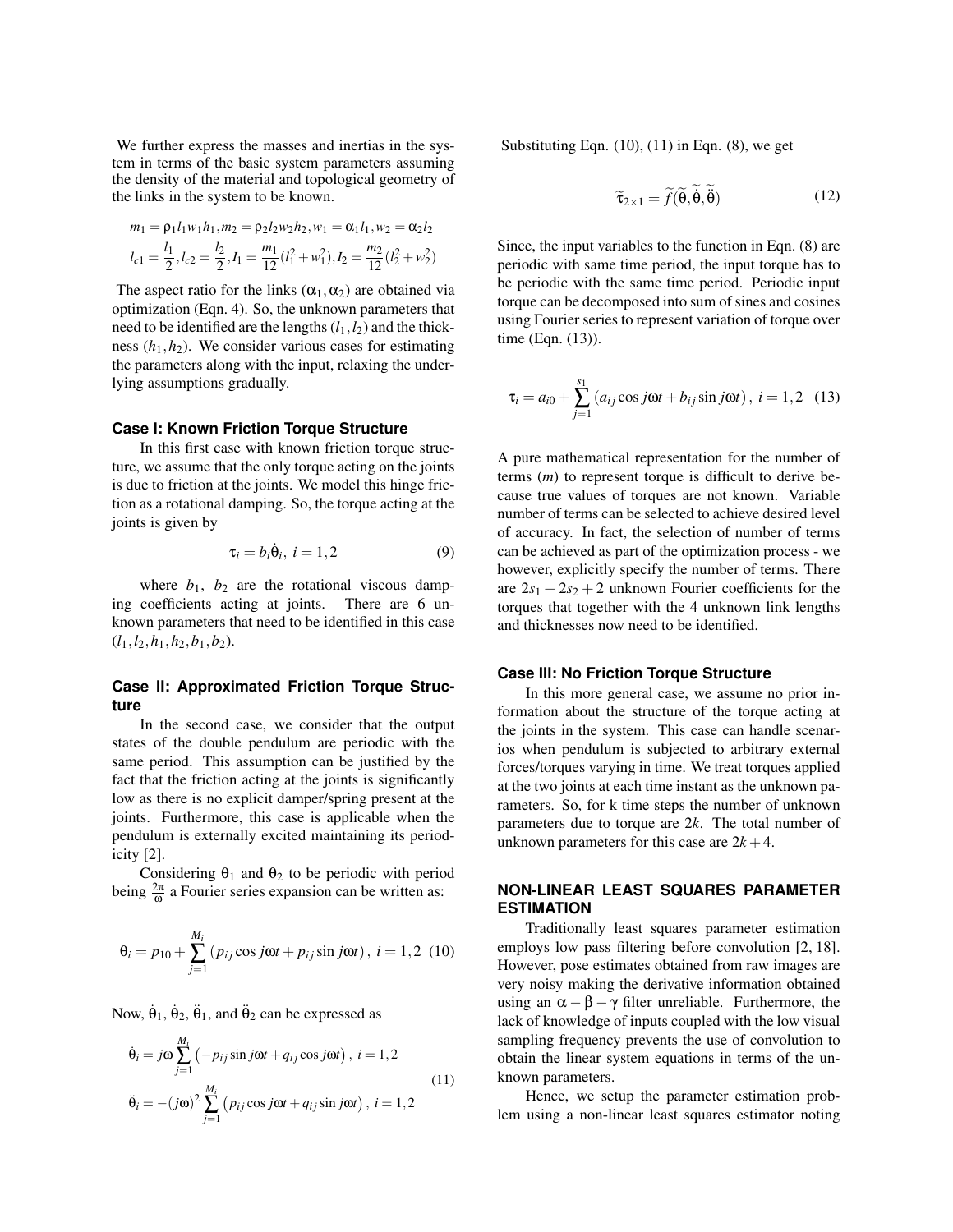the peculiar challenges due to insufficient input excitation, poor state sampling frequency and missing input information.

The states considered are the pose of the bodies in the system i.e.  $X = [\theta_1, \theta_2]$ . The objective function is to minimize the difference between the dynamics-simulation-based states and the estimated states (Eqn. (14)).

Minimize: 
$$
f(\Theta) = ||X_s - X_e||
$$
  
Subject to:  $\Theta_l \leq \Theta \leq \Theta_u$  (14)

where  $X_s$  and  $X_e$  represent the simulated and estimated pose of the system respectively, and Θ represents the unknown parameters to be estimated.

We employ the active set algorithm with the Broyden-Fletcher-Goldfarb-Shanno method [19] for solving the non-linear parameter estimation problem. However, using these techniqes alone led to physically unrealizable systems during the optimization search leading to failure of the simulation. To avoid such issues, we penalize infeasible solutions and focus the optimization to search only in the feasible region.

## **RESULTS**

The entire optimization framework was tested on a custom built double pendulum system consisting of two rods of uniform rectangular cross section made of aluminum (density  $\approx 2700 \frac{kg}{m^3}$ ). The camera is placed perpendicular to the frame of the motion of the articulated system with axis aligned with the model z axis. The external forces acting on the system are: (i) gravity along negative y axis and (ii) hinge friction.



Figure 5: Actual and estimated pose of double pendulum.

For this experiment, the proposed optimization framework is applied on video obtained from an off-theshelf camera (720x480 pixels @ 30 FPS) to estimate the states  $X = [\theta_1, \theta_2]$  of the system. Constraints are

applied in the optimization problem while solving the non-linear least squares estimation problem to ensure that obtained system is physically realizable by applying upper and lower bounds on all the system physical parameters.

As observed in the experiment , it is difficult to obtain precise physical dimensions because the resulting design space has multiple local minima, but an equivalent dynamical system that produces same output states with comparable physical dimensions is obtained.

From the first image, aspect ratio of both the links and location of hinge is determined. This information is propagated in subsequent images to reduce computational burden. We use the pose estimates from 40 frames ( $\approx$  1.32 secs of video) for parameter identification. Fig. 5 shows the actual and estimated model generated image of double pendulum.

### **Case I: Known Friction Torque Structure**

Results show that when the filtered states are used for system identification the predictive performance of the system is degraded (Fig. 6). Furthermore, it turns out that the optimization based dynamically equivalent system estimation inherently filtered out the noise in the pose estimates thus, avoiding the need of an explicit filter.



Figure 6: Simulated, estimated, and ground truth states when filtered states are used for parameter estimation.

Fig. 7 shows the simulated, estimated, and ground truth states for the pose of the double pendulum. It can be observed that the estimated pose is very close to the actual pose. The states obtained by simulating the dynamics of the pendulum are also found to be close to the actual states with accuracy improving with increasing number of frames considered during parameter estimation. In all the results below, parameter esimator were observed to be sensitive to initial conditions due to presence of local minima in the parameter space. Nevertheless, the equivalent dynamical system they form is able to simulate/predict model states satisfactorily (as shown in Fig. 7). This prediction can be further improved by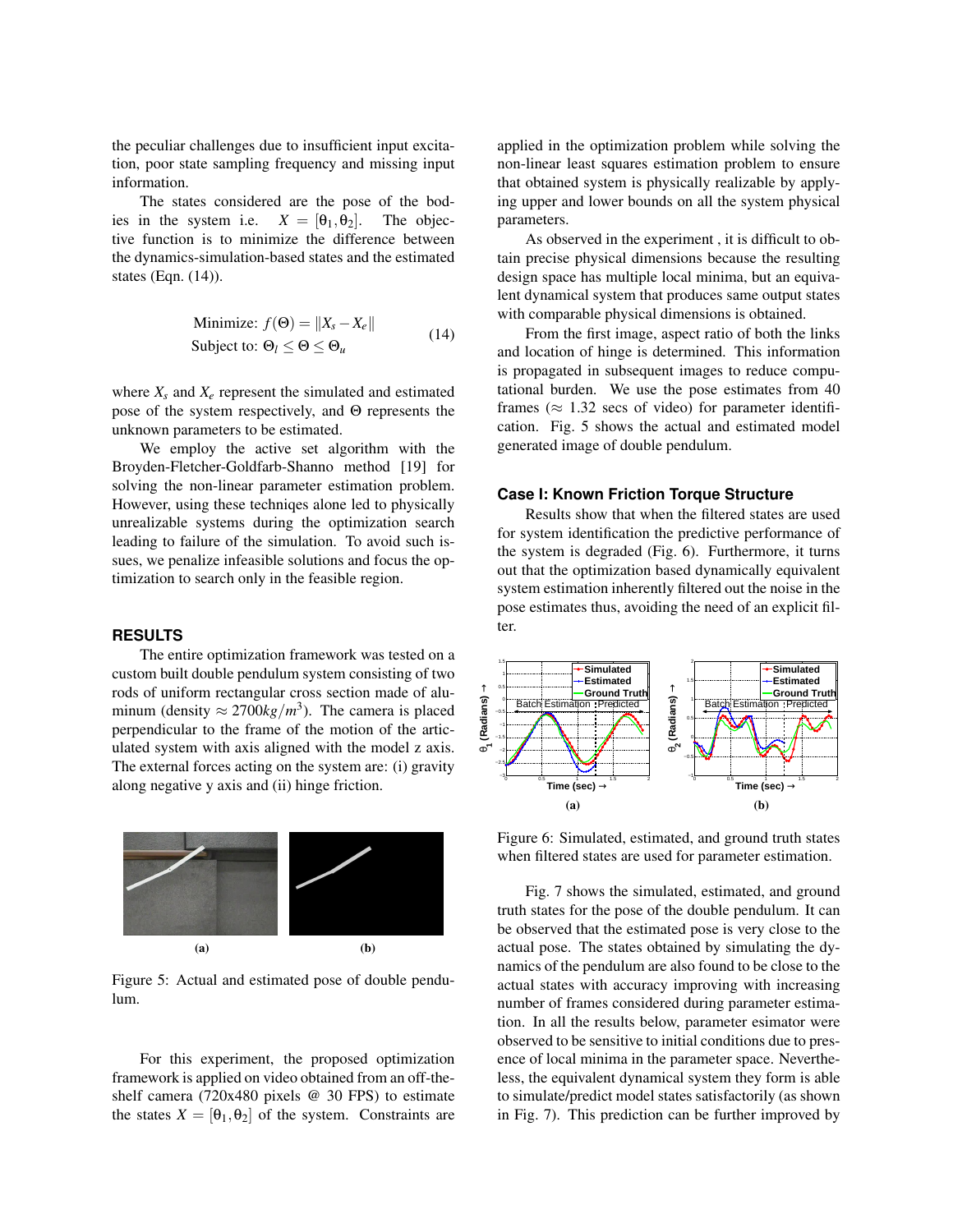considering more frames while estimating system parameters.



Figure 7: Simulated, estimated and ground truth pose of double pendulum when friction torque was assumed to be known.

## **Case II: Approximated Friction Torque Structure**

For approximating the friction torque we use a Fourier series expansion with 7 terms  $(m = 7)$  for torques at both the joints which results in total 36 unknows. Fig. 8 shows that the fourier series approximation of the torque also provides a means to estimate the system parameters. While the simulated system closely tracks the estimated pose, there is some error between both the observed and the ground truth. Further, in order to reliably predict the future poses this case requires pose estimates for multiple periods to estimate the period of the input torque.



Figure 8: Simulated, estimated and ground truth pose of double pendulum when friction torque structure was approximated using a fourier series expansion.

#### **Case III: No Friction Torque Structure**

In this case since we assume no prior information about the torques there are total 84 variables for 40 time steps. Fig. 9 shows that the simulated states exactly tracked the estimated states. However, since the estimated states are noisy there is deviation from the

ground truth. Also, in order to predict the future pose torque inputs need to be provided to the system since no structure is assumed for torque.



Figure 9: Simulated, estimated and ground truth pose of double pendulum when no friction torque structure was assumed.

### **DISCUSSION**

In this work, we proposed an optimization based framework for estimating the pose of an articulated multi-body system solely using monocular video. An optimization based inertial parameter estimation technique is then employed to realize a robust dynamically equivalent system on-the-fly using the estimated pose. Various cases are considered with gradually relaxing assumptions on the input torque structure. Results on a double pendulum system showed that the overall system is able to estimate a dynamically equivalent system robustly. The estimation of the parameter can be improved by using the information about both the joint angles and their derivatives during optimization. However, in the absence of appropriate covariance matrix on the pose estimation accuracy, weighting the cost induced due to angular position and that due to angular velocity is a challenge. Though the current methodology targets multi-body systems where the motion is restricted to a plane parallel to the camera plane, the technique is generalizable to generic multi-body systems using monocular SLAM [21] for extrinsic camera parameter estimation.

For the system under consideration any suitable initialization of the initial pose leads to a unique initial pose estimate. However, for a more complicated system intial pose estimates may affect subsequent pose estimates. In such a case an evolutionary optimization technique (e.g. genetic algorithm) can be employed to first narrow down the search space and then the convex optimization routines can be used to converge to the global minima. A similar approach has been employed for the problem of human pose estimation from monocular images [20]. There the authors tested the